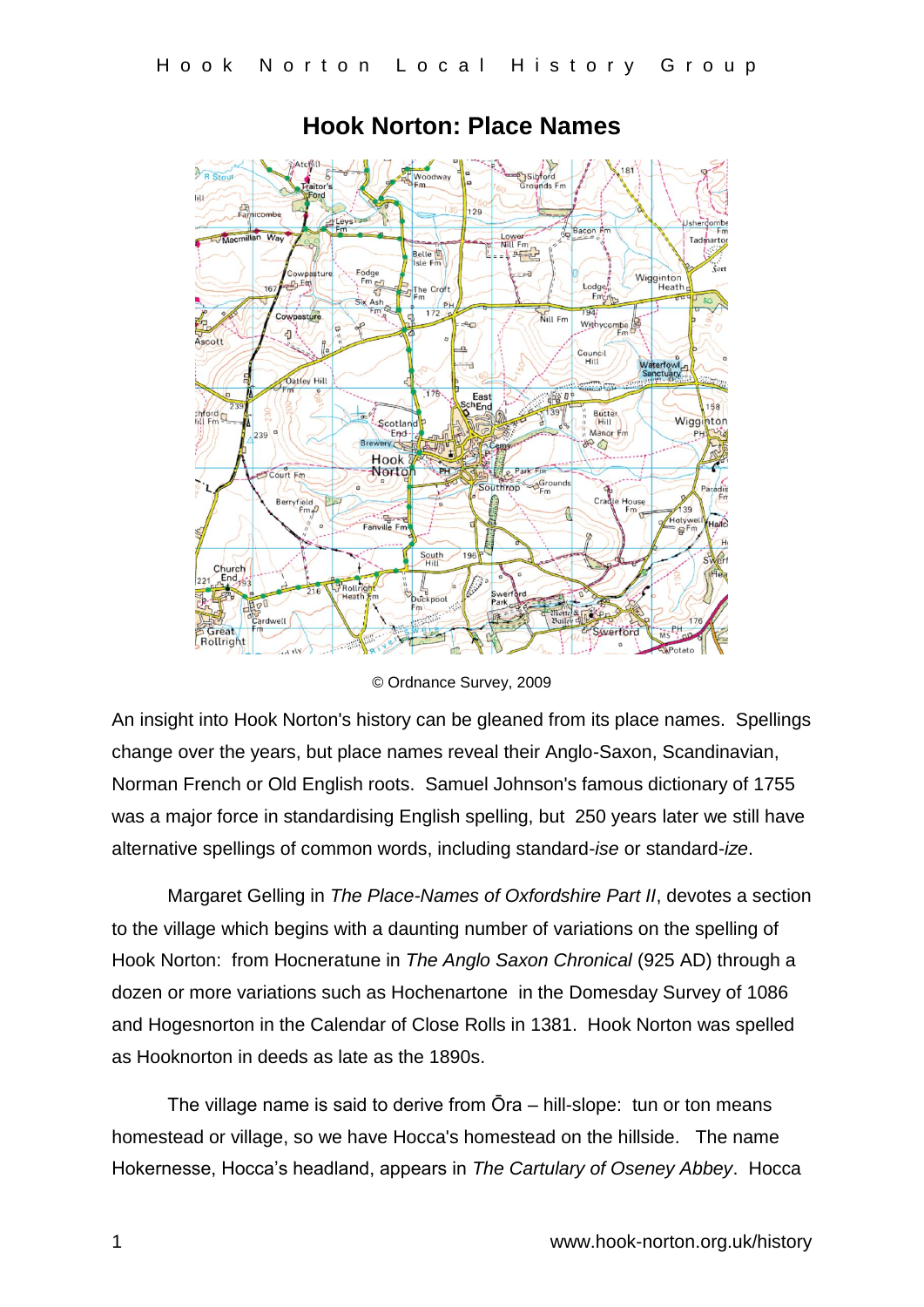would have been a Saxon leader, and his name gives us a hint of the village's origins. Oseney Abbey was founded in 1129 by Robert II d'Oilly, lord of the manor, and became a major landholder with seigneurial rights in Hook Norton: its written archives are an invaluable source of information on its possessions over the following four hundred years, giving details of donors, land ownership and field names. But there are even earlier clues in the landscape itself.

John Blair in *Oxoniensia* once suggested the original village lay two miles north of its present site on an ancient track running southwest from Banbury, close to the iron age hillfort of Tadmarton Camp, the scene of a battle in 913 between Danish marauders and local Saxons. (The hillfort is dissected by the road passing the entrance to Tadmarton Golf Course, and is shown in the right upper corner of the map.) Blair points out that five parishes converge at this point, the hillfort is on a significant ridge, higher than the modern village, and that the original glebeland of Hook Norton church was in this area. Local field names include **Priestfield**, confirmed in 1153-4 as part of the land given to Oseney Abbey in 1129. Nearby (within the golf course) is a holy well; and there is a possibly Anglo-Saxon burial site to the west visible in the 19th century but which has since been ploughed over. A field with an alternative spelling of Prestfield Pasture existed as late as 1782. Its location is said to be "next Wydecumbe", later **Withycombe Farm**. (Withy is Old English for willow; a combe is a narrow valley.) Blair also refers to an 1808 map which shows a field called **Priest Top**, north of Nill Farm. On an earlier (1773) map is a small field called Chapel Field. A little further west along the same ancient track is **Nill Farm**, which was once called Rectory Farm and has a dovecote, a sign of secular wealth or religious ownership. Nill might have been a personal name; Robert d'Oilly's brother's name is sometimes spelled Niel and it is quite possible that the alternative name, Nigel, found in contemporary documents was a French version of the Norman (Scandinavian) name Niels. Margaret Gelling has a different interpretation: that the name is derived from Old English cnyll, hill, or Middle English atten hill, land. The owner, interviewed in 1986 for the BBC's *Domesday reloaded* project [\(http://www.bbc.co.uk/history/domesday\)](http://www.bbc.co.uk/history/domesday), believed the word referred to a clump of trees. In any event, what is now Nill Farm was glebe land and was later owned by the Bishop of Oxford after the dissolution of Oseney Abbey in 1539.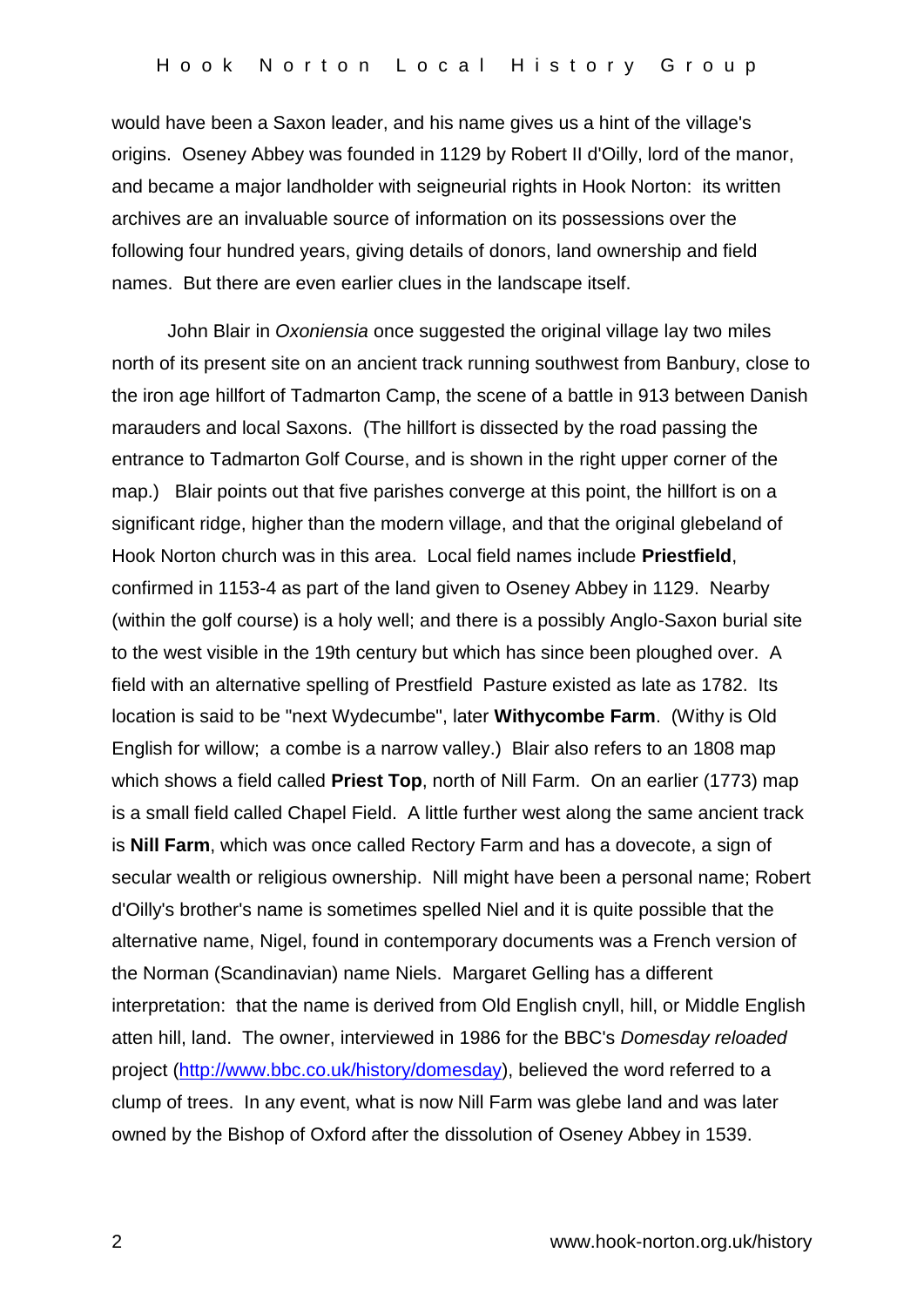(Oseney (or Osney as it is now spelled) in Oxford, means Ōsa's Island.) Nill Farm was an important site; manorial court sessions were held there.

Within the present village St Peter's church has been much rebuilt over the centuries, but contains long and short quoins on the external angles of the nave, evidence of Anglo-Saxon building – which, as Blair admitted, possibly invalidates the suggestion that the original village lay up near the iron age fort. However, the early Saxons did not build in stone, so it may well be that there was an earlier wooden church on a different site. Opposite the church is a house named **Priestfield**, perhaps linked to the Priestfield in the north east of the parish.

Other ecclesiastical names include **The Glebe**, built in the 20th century on allotments that were once church land.



The Glebe

Packer © Oxfordshire History Centre Ref. D243169a

 **Rectory Road** is a relatively new housing estate, which includes the small modern rectory. **Osney Close**, another 20th century development, faces what might be the site of the original manor court where **Talbots** House now stands (the Earl of Talbot was the Lessee of the Bishop of Oxford, successor to the Abbot of Oseney) in the 1770s. The Canons of Oseney had a house in Hook Norton, probably in that area: **Oseney Mill**, however, is on the parish boundary with Swerford. **The Shearings** was church property until 1774 and was the centre of many village events until built over in the 20th century.

Hook Norton seems to have been two administrative areas for some time. **Southrop**, the southern hamlet first mentioned in 1316, may be from Old English, or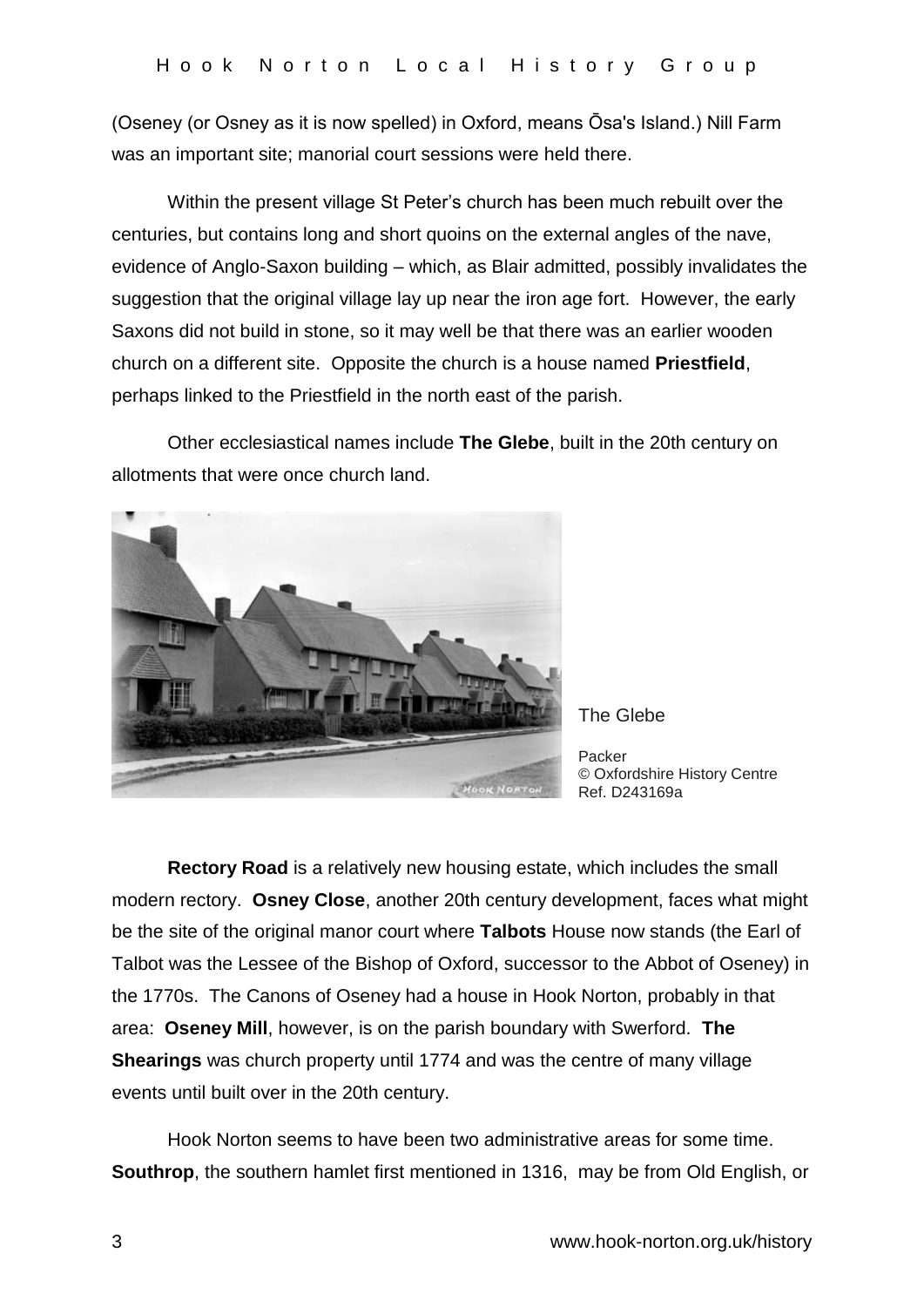even possibly a corruption of the Danish word thorp: an early Danish grave was found there in the 19th century. (Martin Biddle and John Blair, *Oxoniensia*.)

There are three "ends" in the village: **East End** and **Down End** simply refer to their situations. A scot is a tax, so **Scotland End** was taxable land.



Scotland End

Packer © Oxfordshire History Centre Ref. D243148a

Within the village various street names refer to local crafts.



The Nettings

Packer © Oxfordshire History Centre Ref. D243142a

**The Nettings** (sometimes called The Knittings in old documents) appears to refer to rope-making as does **Rope Way**, but net can mean wet in Old English and the Nettings is at the bottom of **Watery Lane** which runs south from **The Bourne** (an old term for brook).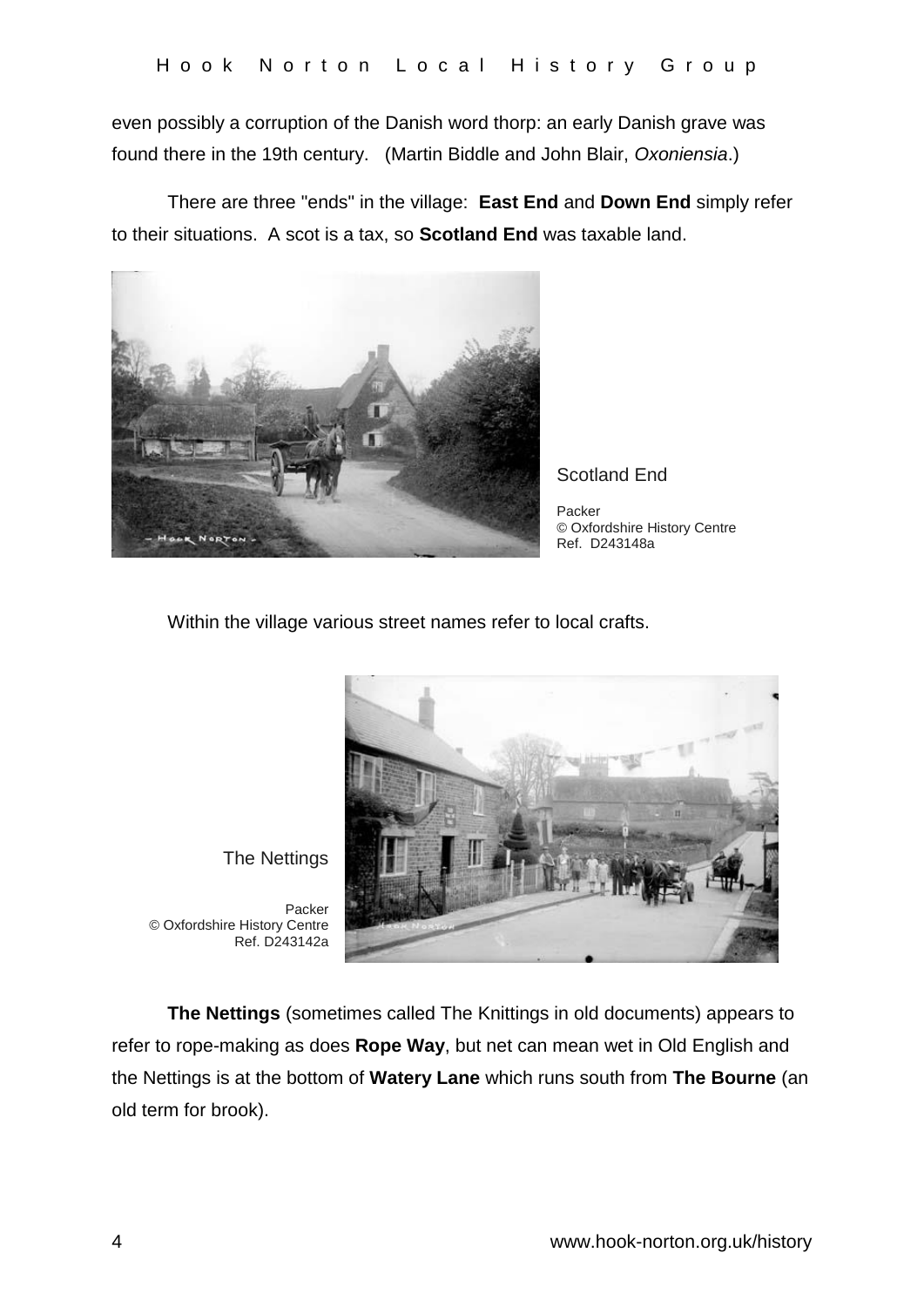

The Bourne council houses erected in the 1920s

Packer Collection, Simms, © Oxfordshire History Centre Ref. D243382a

**Middle Hill** was once known as Blacksmith's Hill, and the house at the top of the lane is now called **Anvil House**. Other street names appear to be simply topographical: **Clay Bank**, the Bourne and Bourne Lane. **The Butts** linking Rectory Road to Bourne Lane may once have been an area where archery was practised, or where fields abutted. A row of thatched houses here was once known as Rag Row, presumably a reference to the state of their roofs.



Sibford Road

Packer Collection, Simms © Oxfordshire History Centre Ref. D243241a

**Sibford Road** was originally The Horsefair but has also been known as **Haydon's Lane** which may refer to a hay way.

A tite refers to a place where water collected naturally. There were four tites in Hooky; the bottom of **Tite Lane** at Down End was one, and Down End was once called Tite End.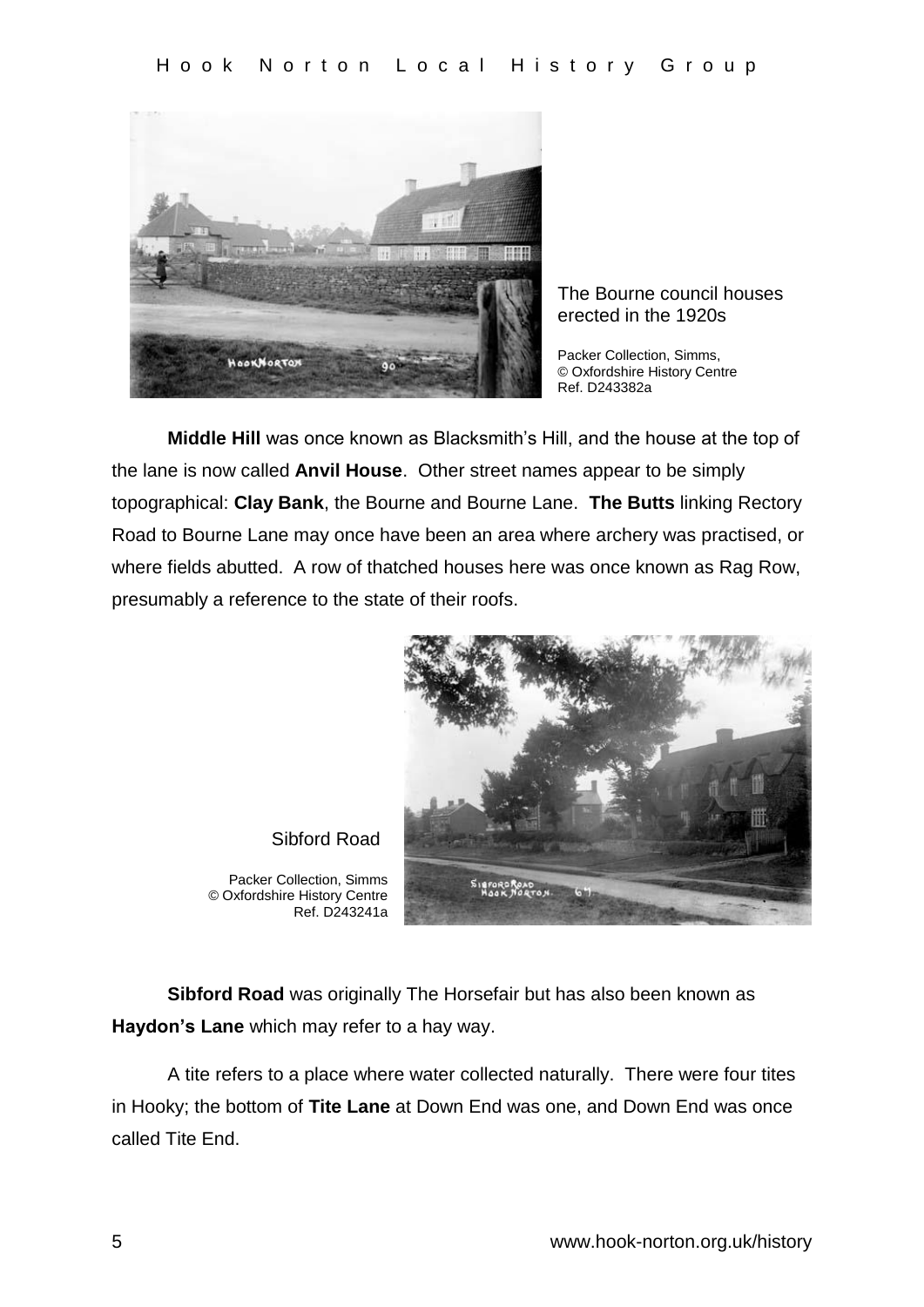The charity founded in 1522 by the Duke of Suffolk, then lord of the manor of Hook Norton, to provide shelter and aid for the poor was based in **Garret House**. Garret Lane, beside it, was renamed **Queen Street** in honour of Queen Victoria. What was once **Workhouse Lane** in the East End of the village became Norton Holt, but now Norton Holt is simply a house name. Well into the 20th century, the lane was known as Lane End but it is now simply part of East End.



Workhouse Lane/Lane End/ Norton Holt (the house name can just be seen by the gate)

Photograph: © Gill Geering

On the south side of the high street just beyond the Baptist church is a building called **The Manor** which was built in the seventeenth century. Pevsner cites the bay window date stone as 1636, and it was probably never a true manor house.



The Manor House

The Packer Collection © Oxfordshire History Centre Ref. D243160a

It is likely that the original Manor House would have been north of the church.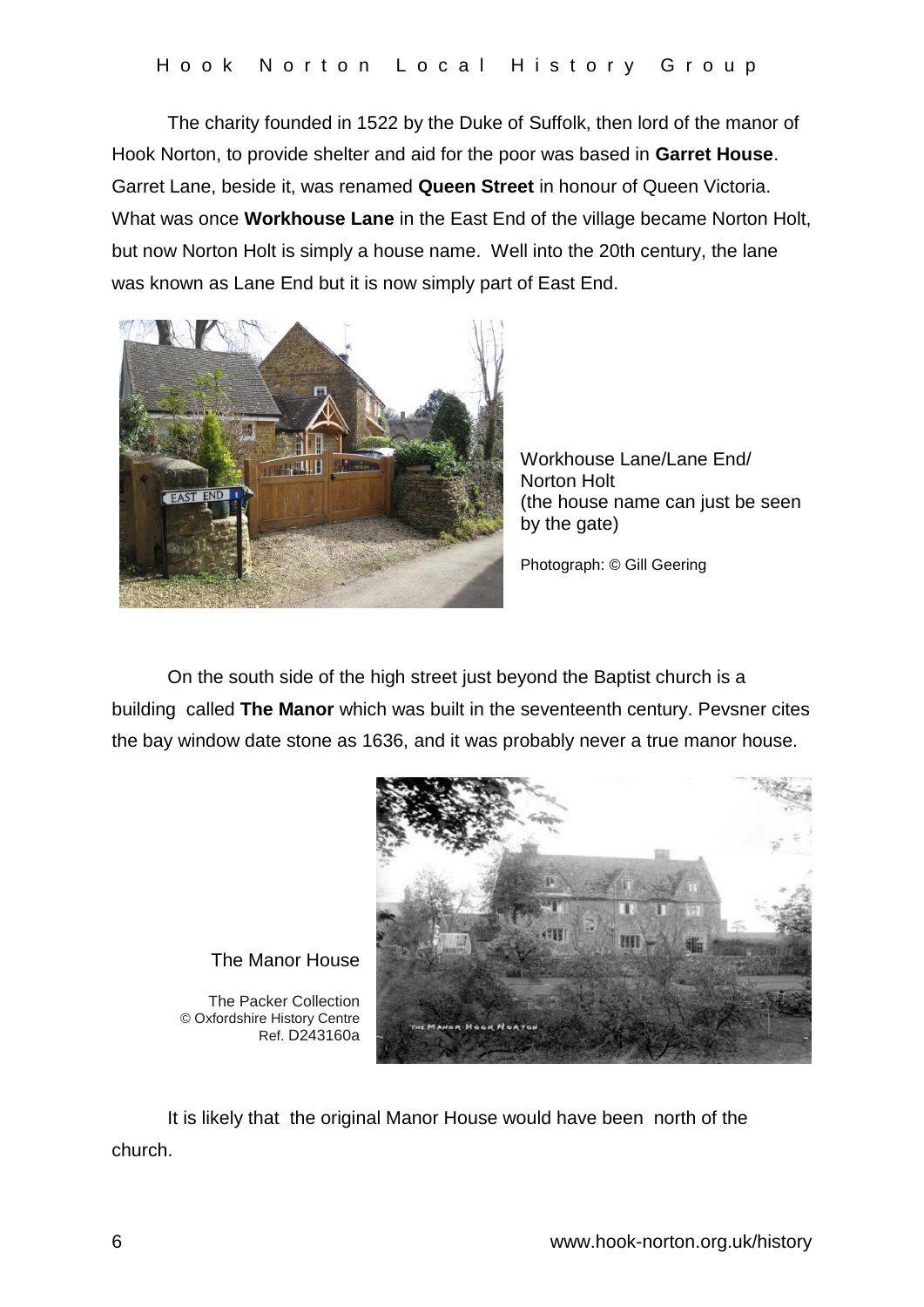**Burycroft Lane** probably refers to a croft belonging to the manor but is sometimes called Betty Craft Lane locally, and there is a house with that name on it. It leads to **Croft Lane**.

A holly tree at the bottom of what is now **Hollybush Road** was where village processions used to assemble on high days and holidays.



Looking north from the top of Brick Hill over Bridge House to the church Packer Collection, Simms, © Oxfordshire History Centre, Ref. D243266a

**Brick Hill**, like Bretch Hill in Banbury, refers to ground newly broken for cultivation.

The oldest house in the village, traditionally called **Reeves' House**, was built in the 16th century. A reeve was a medieval administrator. Richard Reeves (whose family name might have derived from his forefathers' trade) lived there in the eighteenth century. Recently re-named The Thatch it stands just west of the Sun Inn, opposite the church, next to Priestfield.

Before the Enclosure Award transformed the landscape from strip farming in common fields, when people went out of the village to work their land, there were many farmhouses within the village. At that time the houses, some of which had crofts, were more widely separated than is apparent now. **Redlands Farm**'s name refers to the iron-rich soil which stretches north and east of Hook Norton; **East End Farm** and **Southrop Farmhouse** were built in the 17th century before Enclosure; **Park Farm** leads from **Park Hill** and **Park Road**, and – like **Grounds Farm** - was once part of the lord of the manor's personal holdings, his desmesne.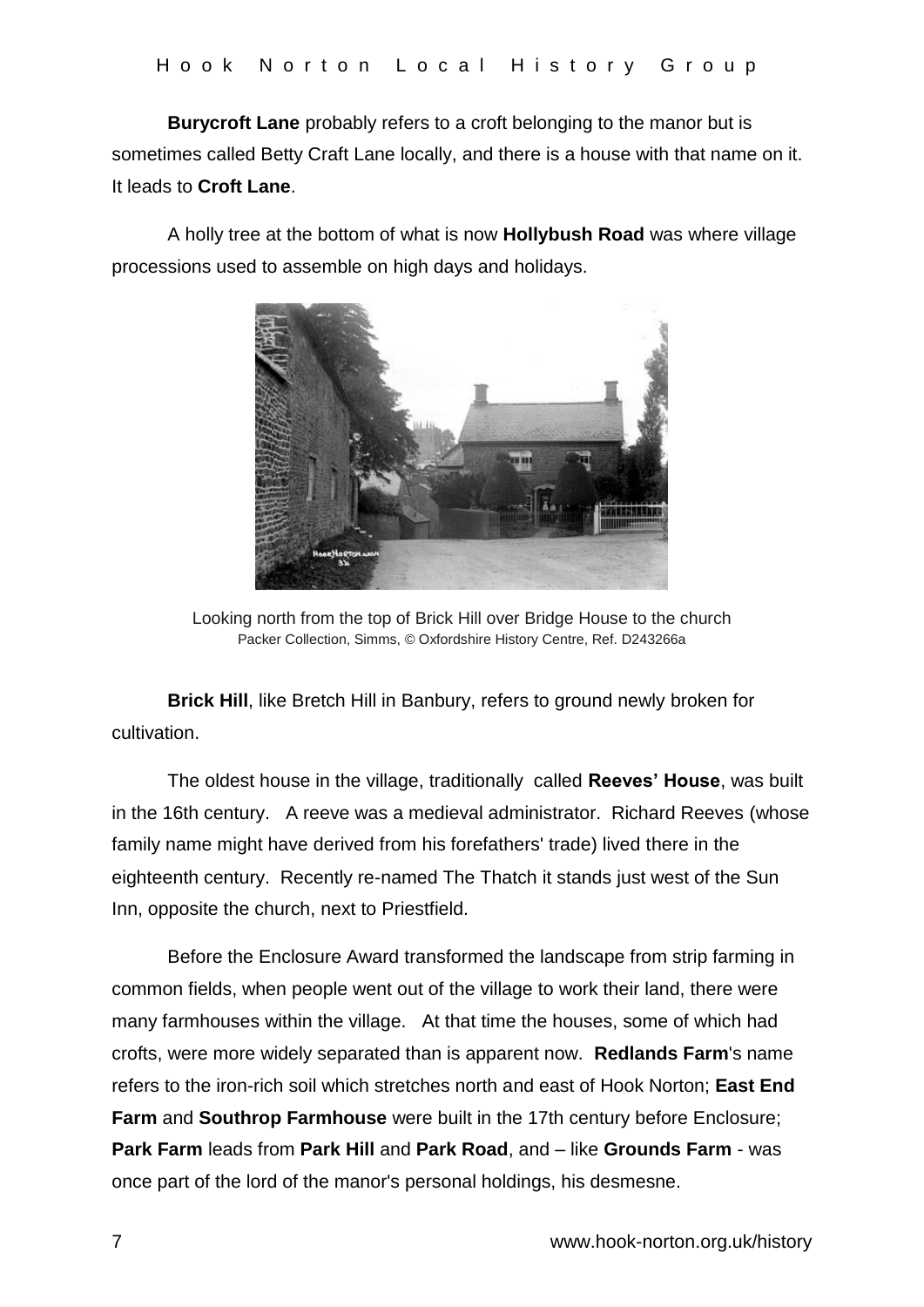When the redistribution of land by Enclosure created consolidated holdings, houses were built on the new outlying farms. Many of them were named after famous victories: **Belle Isle Farm**, for example, just north of The Gate hangs High refers to the British capture in 1761 of the French island of Belle Isle during the Seven Years War; **Brooklyn Farmhouse** at the south western edge of the village may be named after the Battle of Brooklyn in the American War of Independence in 1776. Some farm names are self-evident: **Six Ash Farm**, **Cowpasture Farm**, **Duckpool Farm**; **Leys Farm** is named for its grass, **Bacon Farm** for its livestock; **Oatleyhill Farm** produced oats.

**Old Lodge Farmhouse**, formerly Hook Norton Lodge, built in 1646, was once a public house and a stop-over point for drovers and provided a pound for their animals. The public house, **The Gate hangs High**, further west, was also a drovers' inn and there were gates across the road there to retain the animals but allow free passage to travellers. "The gate hangs high and hinders none; Refresh and pay and journey on."

**Sugarswell Farm** derives its name from the Old English for robbers' spring or stream. No doubt a drovers' road was a good place for thieves to lie in wait. **Lodge Farm** has a cottage called Turpin's Lodge, a perhaps fanciful allusion to the famous highwayman.

Other farm names include:

**Berryfield Farm**: An old inclosure. Berry might come from burh, a manor house, hill or barrow. The farm lies close to an ancient track and has a fine view over towards the present village so the name may mean "open country". Dickins, quoting Beesley's *The History of Banbury*, refers to a beacon point there and to the boundary between two British tribes. Now it is close to the boundary between Oxfordshire and Warwickshire.

**Cradle** and **Cradle House Farm**: Possibly from Old English for scythe handle.

**Fanthill Farm**: Possibly from Old English font, spring or well.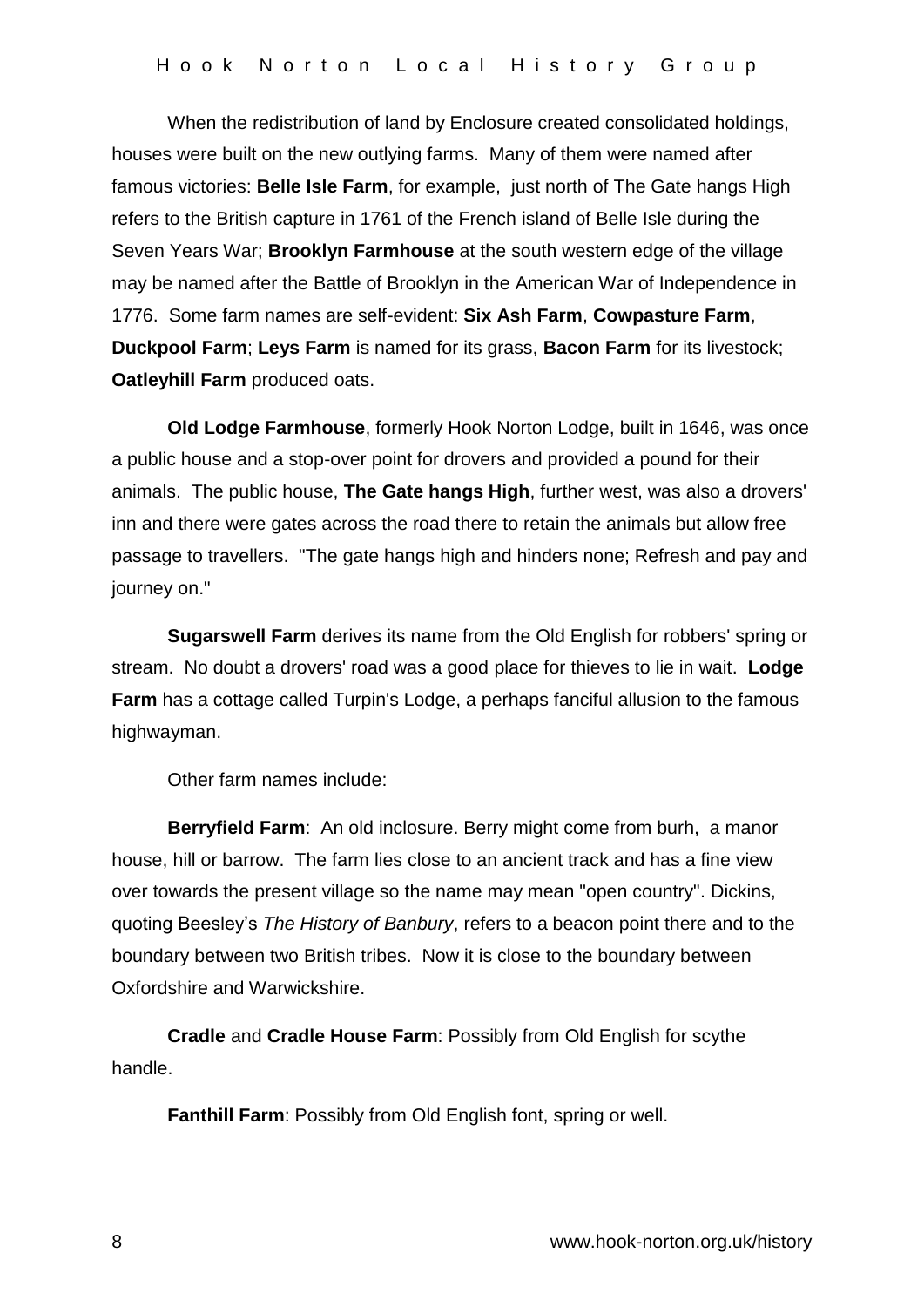**Fanville Head Farm**: May be connected with Fant, i.e. spring or well. The Ordnance Survey map had Fanbullhead Fm until 1922 . Dickins suggests a connection with Fayrewell in the former commonly farmed West Field and Fanthill.

**Gilden Farm**: Gilden may correspond to gylde/golde, meaning in this context rich or productive.

**Manor Farm** was formerly known as as Lampetts or Lampits Farm. The Lampetts were a local well-to-do family. Gelling suggests their name might relate to Loam pits.

**Rollright Heath Farm**: Hrolla is a proper name; the second part of the farm name relates to heath, i.e. open, uncultivated land

**Butter Hill** presumably refers to the excellent pasture; **Council Hill** was sometimes called Counser Hill: William Counser was mentioned in the Oseney Cartulery in 1521; a George Counser received 119 acres in the Enclosure Award. **Stapenhull** is the steep hill.

And there is a legend that **Traitor's Ford** on the very edge of the parish may be linked to the English civil war of the 1640s.



Traitor's Ford Photographs: © Gill Geering